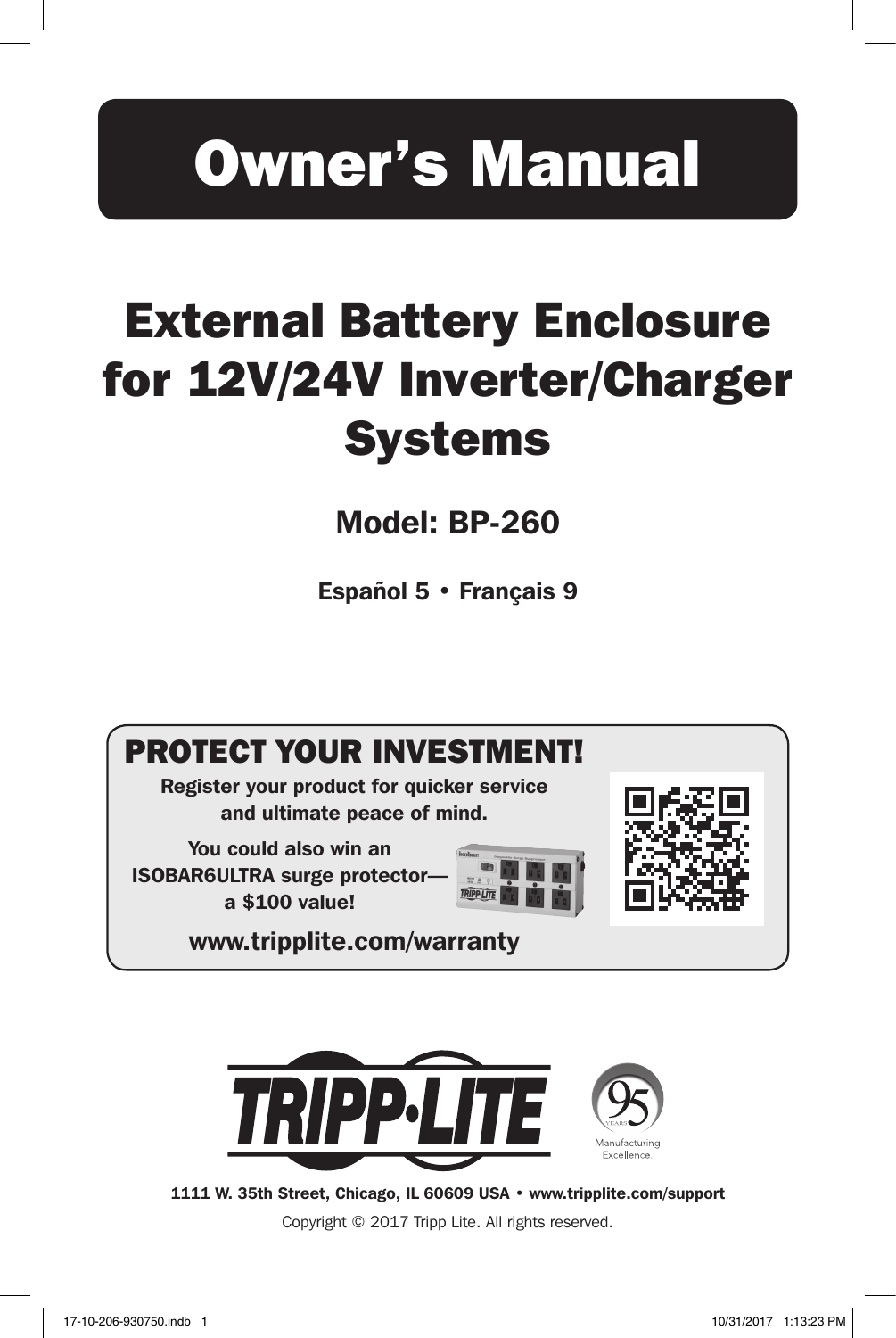## Introduction

When used with the 98-121 batteries (available separately from Tripp Lite), the BP-260 External Battery Enclosure provides extended runtime capability for 12V or 24V Inverter/ Charger Systems. Multiple BP-260 enclosures can be daisy-chained to further increase runtime. The BP-260 battery enclosure accepts up to two 98-121 battery modules.

## Package Includes

- (1) Heavy-duty Steel Enclosure
- (4) 1/4-20 x 3/4" Hex Head Nuts and Bolts
- (1) 30" #6 Gauge Red Cable with Ring Tongue Terminals
- (1) 30" #6 Gauge Black Cable with Ring Tongue Terminals
- (1) 10" #8 Gauge Red Cable with Ring Tongue Terminals
- (1) 10" #8 Gauge Black Cable with Ring Tongue Terminals
- (1) 5" White Fusible Cable with Ring Tongue Terminals
- (2) Terminal Insulators
- (1) 12V Label (for 12V DC System Identification)

# Important Safety Warnings

### SAVE THESE INSTRUCTIONS!

This Owner's Manual contains important instructions and warnings that must be followed during the installation and operation of the BP-260 External Battery Enclosure. The Owner's Manuals included with compatible products (internal battery packs) contain additional safety instructions that must be followed during installation and operation. Failure to heed these instructions may cause permanent damage to the inverter/charger system (voiding its warranty) and create a potential for serious personal injury or death from lethal high voltage.

- Do not use Tripp Lite Inverter/Charger Systems or External Battery Enclosure in life support applications in which a malfunction or failure of a Tripp Lite Inverter/Charger Systems or External Battery Enclosure could cause failure or significantly alter the performance of a life support device.
- Potentially lethal voltages exist within this unit as long as the battery supply is connected. Service and repair should be done only by trained personnel. During any service work, the Inverter/Charger system should be turned off.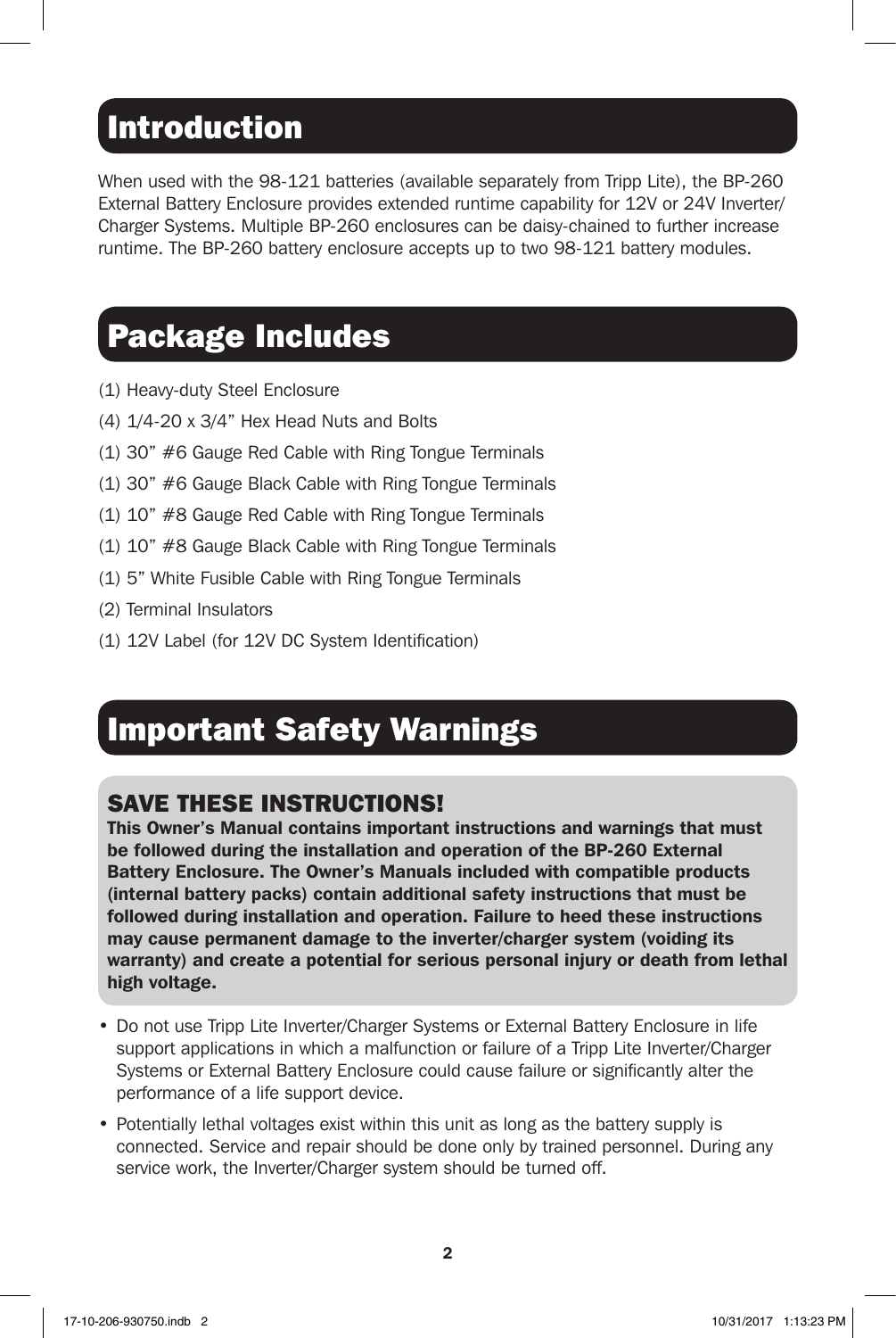# Important Safety Warnings

- Do not connect or disconnect the external battery enclosures while the Inverter/Charger System is operating from the battery supply or when the unit is not in off mode.
- The external battery enclosure with internal battery modules will be heavy. Use assistants as needed.

## Installation

- 1 Make sure the Inverter/Charger system is in OFF Mode. See the Inverter/Charger system Owner's Manual for instructions.
- 2 Position the battery enclosure next to the Inverter/Charger system (or on top of another BP-260 battery enclosure in a daisy-chain connection).
- **3** Remove the top access panel screws, then lift the access panel from the enclosure.
- **4** Pop out the protective cable inserts from the housing and feed the positive and negative cables through the housing. Ensure the cables can reach the internal battery configuration required for your 12V or 24V inverter/charger system (see **Wiring Diagrams** section for 12V or 24V DC system configurations). Place the inserts back onto each cable and snap them into access holes.
- 5 Add one or two Tripp Lite 98-121 internal batteries (sold separately) or group 24 deep-cycle batteries for either a 12V or 24V DC Inverter/Charger system. Ensure the battery terminals are covered before proceeding to make the connections.
- 6 Remove any battery terminal covers and wire battery system in the manner to support your Inverter/Charger DC system voltage. Once properly wired, place the red positive (+) protective insert(s) over the positive connections of the battery (see **Wiring Diagrams** section for 12V or 24V DC system configurations). Verify with a voltmeter that correct DC system voltage is present.
- **7** Reattach the top access panel and secure it using the screws removed in step 3.
- 8 Splice the positive DC cabling and add the required DC fusing accessory (userprovided) for your inverter. Make sure the DC fusing accessory is located between the battery enclosure positive DC cable and the positive cable that will connect to the inverter/charger system.

*Note: At this time, place the 12V sticker over the 24V callout on the battery enclosure label to denote that it is a 12V DC system (if configured as such).*



**9** Connect the positive and negative DC cables to your inverter/charger DC input connections, based on the instructions in the inverter/charger system's Owner's Manual.



10 Return the Inverter/Charger system to AC or Auto Modes to turn ON.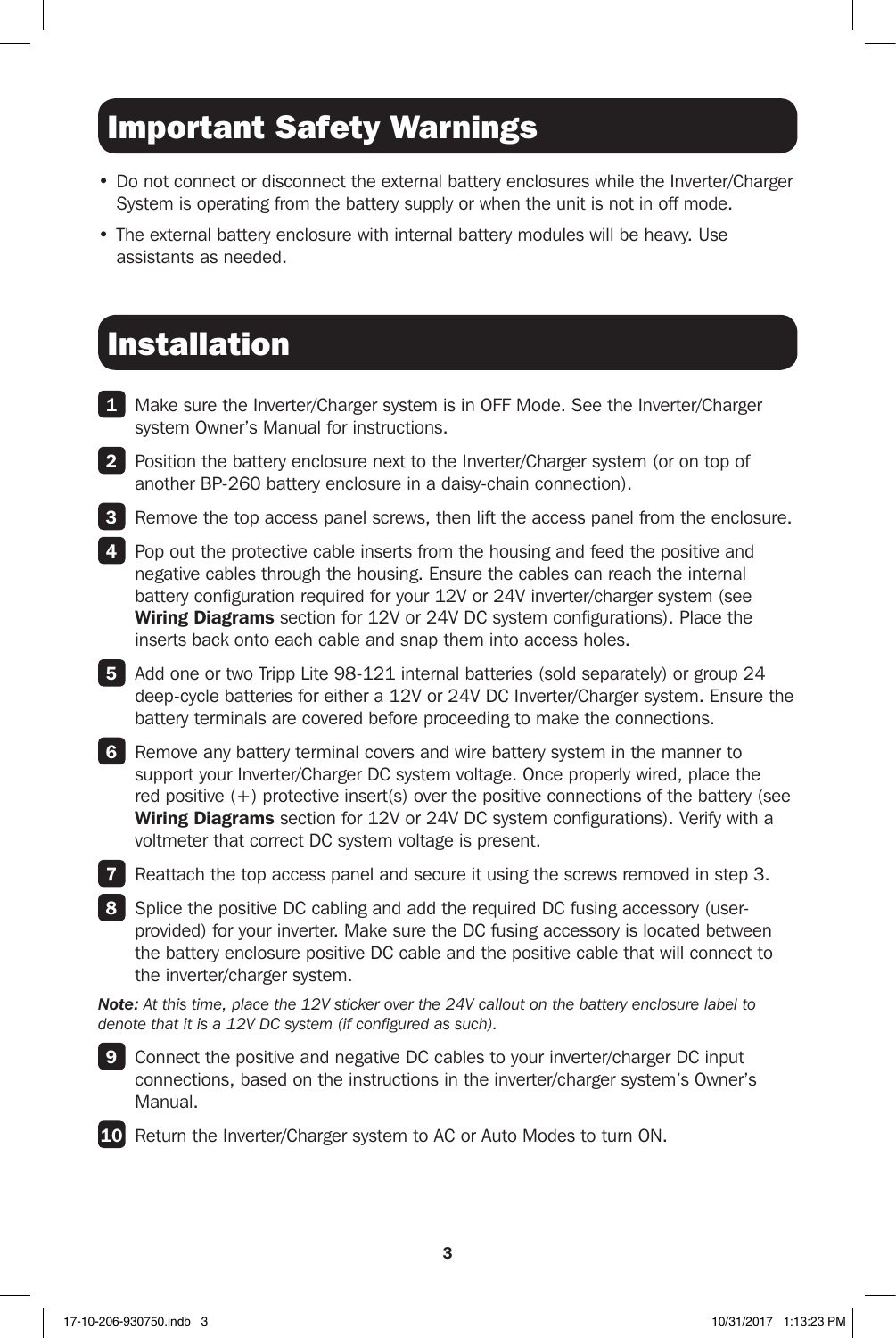# Wiring Diagrams

### 12V DC System Wiring



### 24V DC System Wiring (Using Two 12V DC Batteries Wired in Series)



# Warranty and Product Registration

#### LIMITED WARRANTY

Seller warrants this product, if used in accordance with all applicable instructions, to be free from original defects in material and workmanship for a period of 2 years (except Mexico, Puerto Rico, and International applications: 1 year) from the date of initial purchase. If the product should prove defective in material or workmanship within that period, Seller will repair or replace the product, in its sole discretion. Service under this Warranty includes parts and Tripp Lite service center labor. Onsite service plans are available from Tripp Lite through authorized service partners (in most areas). Contact Tripp Lite Customer Service at 773.869.1234 for details. International customers should contact Tripp Lite support at intlservice@tripplite.com

THIS WARRANTY DOES NOT APPLY TO NORMAL WEAR OR TO DAMAGE RESULTING FROM ACCIDENT, MISUSE, ABUSE OR NEGLECT. SELLER MAKES NO EXPRESS WARRANTIES OTHER THAN THE WARRANTY EXPRESSLY SET FORTH HEREIN. EXCEPT TO THE EXTENT PROHIBITED BY APPLICABLE LAW, ALL IMPLIED WARRANTIES, INCLUDING ALL WARRANTIES OF MERCHANTABILITY OR FITNESS, ARE LIMITED IN DURATION TO THE WARRANTY PERIOD SET FORTH ABOVE; AND THIS WARRANTY EXPRESSLY EXCLUDES ALL INCIDENTAL AND CONSEQUENTIAL DAMAGES.

(Some states do not allow limitations on how long an implied warranty lasts, and some states do not allow the exclusion or limitation of incidental or consequential damages, so the above limitations or exclusions may not apply to you. This Warranty gives you specific legal rights, and you may have other rights, which vary from jurisdiction to jurisdiction).

Tripp Lite; 1111 W. 35th Street; Chicago IL 60609; USA

WARNING: The individual user should take care to determine prior to use whether this device is suitable, adequate or safe for the use intended. Since individual applications are subject to great variation, the manufacturer makes no representation or warranty as to the suitability or fitness of these devices for any specific application...

#### PRODUCT REGISTRATION

Visit www.tripplite.com/warranty today to register your new Tripp Lite product. You'll be automatically entered into a drawing for a chance to win a FREE Tripp Lite product!\*

\* No purchase necessary. Void where prohibited. Some restrictions apply. See website for details.

Tripp Lite has a policy of continuous improvement. Specifications are subject to change without notice.



1111 W. 35th Street, Chicago, IL 60609 USA • www.tripplite.com/support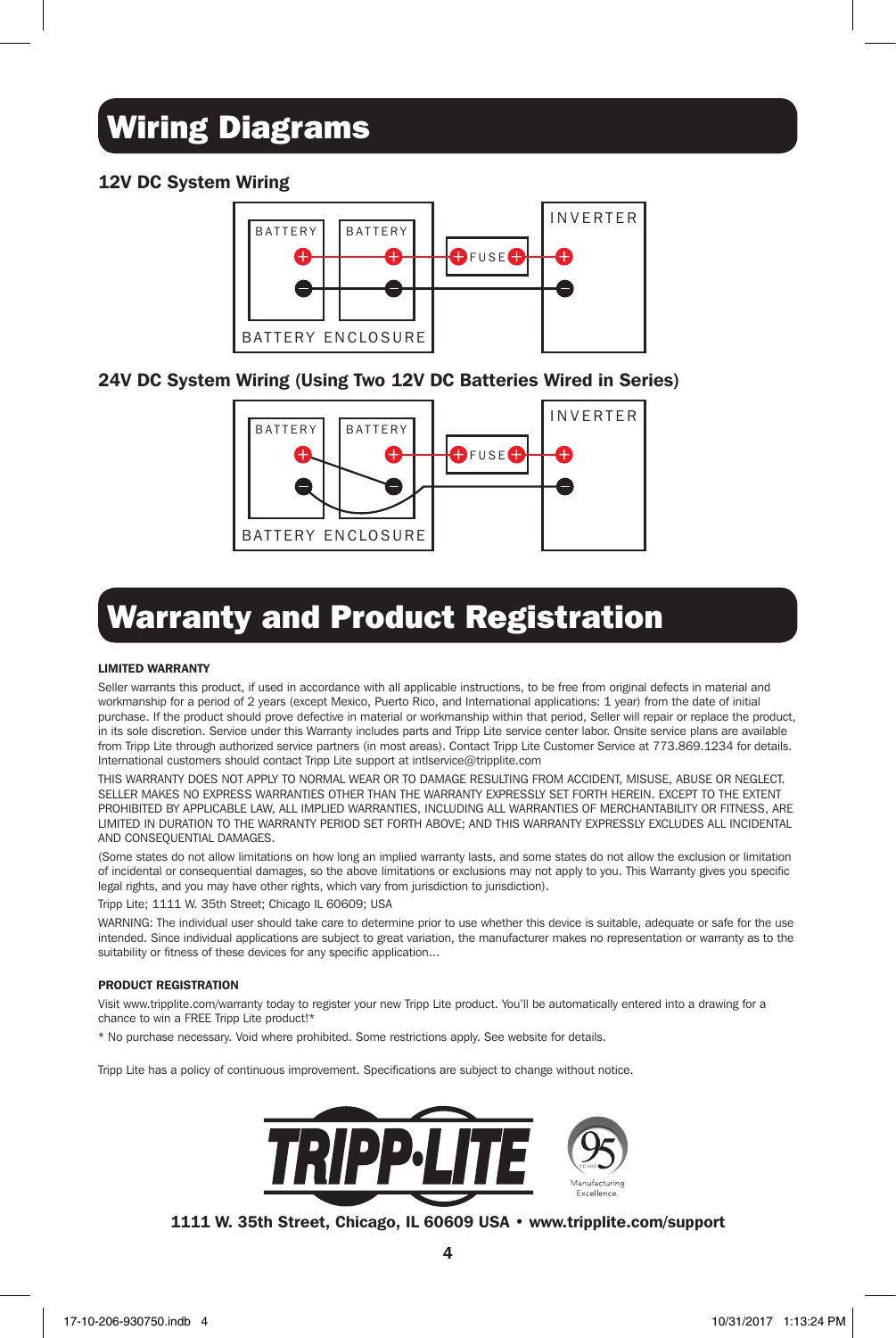# Manual del Propietario

# Gabinete de Baterías Externas para los Sistemas de Inversor / Cargador de 12V / 24V

Modelo: BP-260

English 1 • Français 9



1111 W. 35th Street, Chicago, IL 60609 EE. UU. • www.tripplite.com/support

Copyright © 2017 Tripp Lite. Todos los derechos reservados.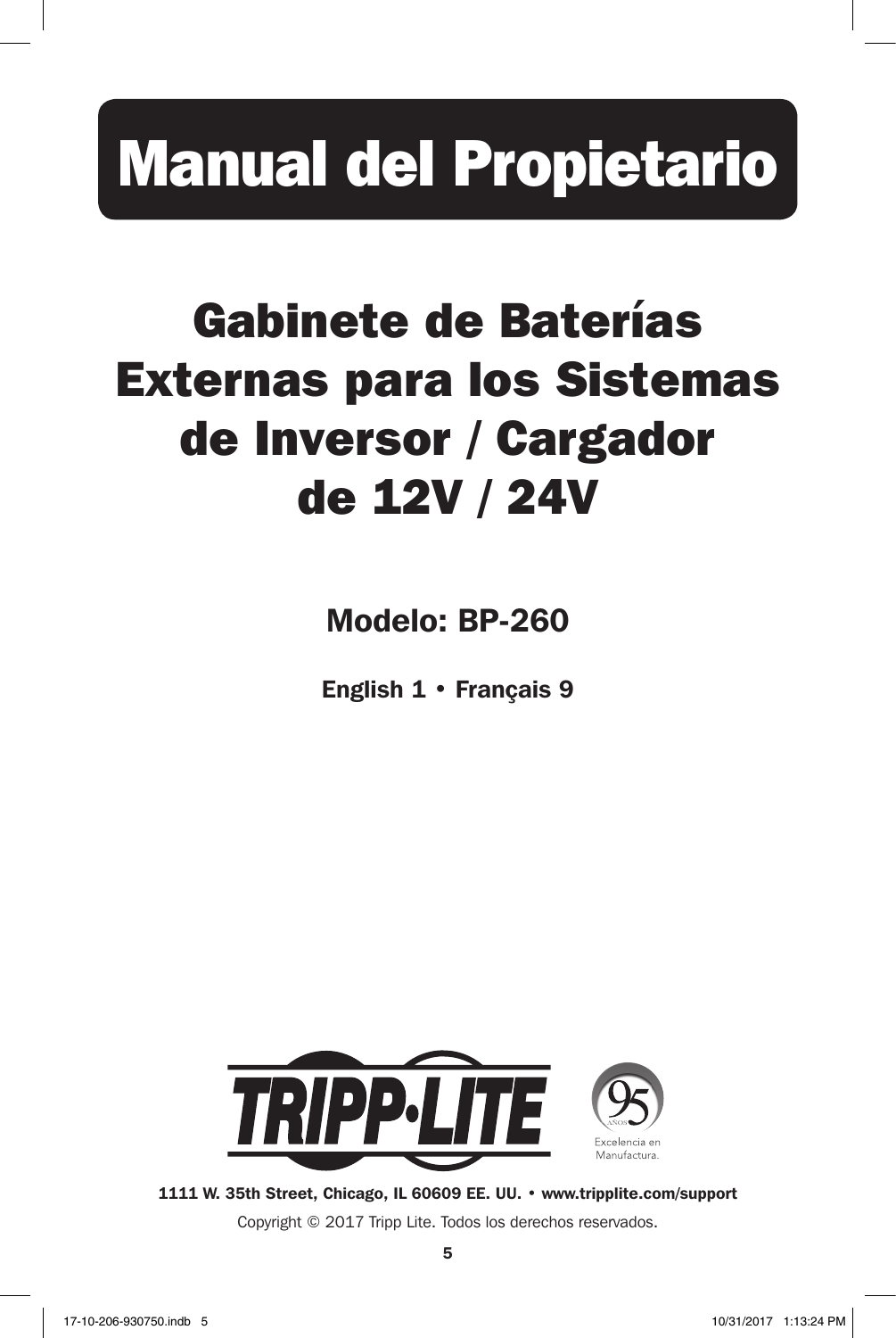## **Introducción**

Cuando se usa con las baterías 98-121 (disponibles por separado en Tripp Lite), el Gabinete de Baterías Externas BP-260 proporciona capacidad de autonomía extendida para Sistemas de Inversor / Cargador de 12V o 24V. Múltiples gabinetes BP-260 pueden encadenarse para aumentar más la autonomía. El gabinete de batería BP-260 acepta hasta dos módulos de baterías 98-121.

# El paquete incluye

- (1) Gabinete de Acero para Servicio Pesado
- (4) Tuercas y Tornillos de Cabeza Hexagonal de 1/4-20 x 3/4"
- (1) Cable Rojo Calibre #6 de 76 cm [30"] con Terminales de Ojillo
- (1) Cable Negro Calibre #6 de 76 cm [30"] con Terminales de Ojillo
- (1) Cable Rojo Calibre #8 de 25.4 cm [10"] con Terminales de Ojillo
- (1) Cable Negro Calibre #8 de 25.4 cm [10"] con Terminales de Ojillo
- (1) Cable Fusible Blanco de 127 mm [5"] con Terminales de Ojillo
- (2) Aisladores de Terminal
- (1) Etiqueta de 12V (para Identificación de Sistema de 12V CD)

## Advertencias Importantes de Seguridad

### ¡CONSERVE ESTAS INSTRUCCIONES!

Este Manual del Propietario contiene instrucciones y advertencias importantes que deben observarse durante la instalación y la operación del Gabinete de Baterías Externas BP-260. Los Manuales del Propietario incluidos con productos compatibles (módulos de baterías internas) contienen instrucciones de seguridad adicionales que deben seguirse durante la instalación y operación. No seguir estas instrucciones puede provocar daños permanentes al Sistema de Inversor / Cargador (anulando su garantía) y crear un potencial de lesiones graves o la muerte por alto voltaje letal.

- No utilice sistemas Inversores / Cargadores de Tripp Lite o Gabinetes de Baterías Externas en aplicaciones de soporte de vida en que una falla de un Sistema de Inversor / Cargador o Gabinete de Baterías Externas de Tripp Lite pudiera causar fallas o alterar significativamente el funcionamiento de un dispositivo de soporte de vida.
- Dentro de esta unidad existen voltajes potencialmente peligrosos en tanto la alimentación por batería esté activa. El servicio y reparación debe ser realizado únicamente por personal capacitado. Durante cualquier trabajo de servicio, el sistema de Inversor / Cargador debe estar apagado.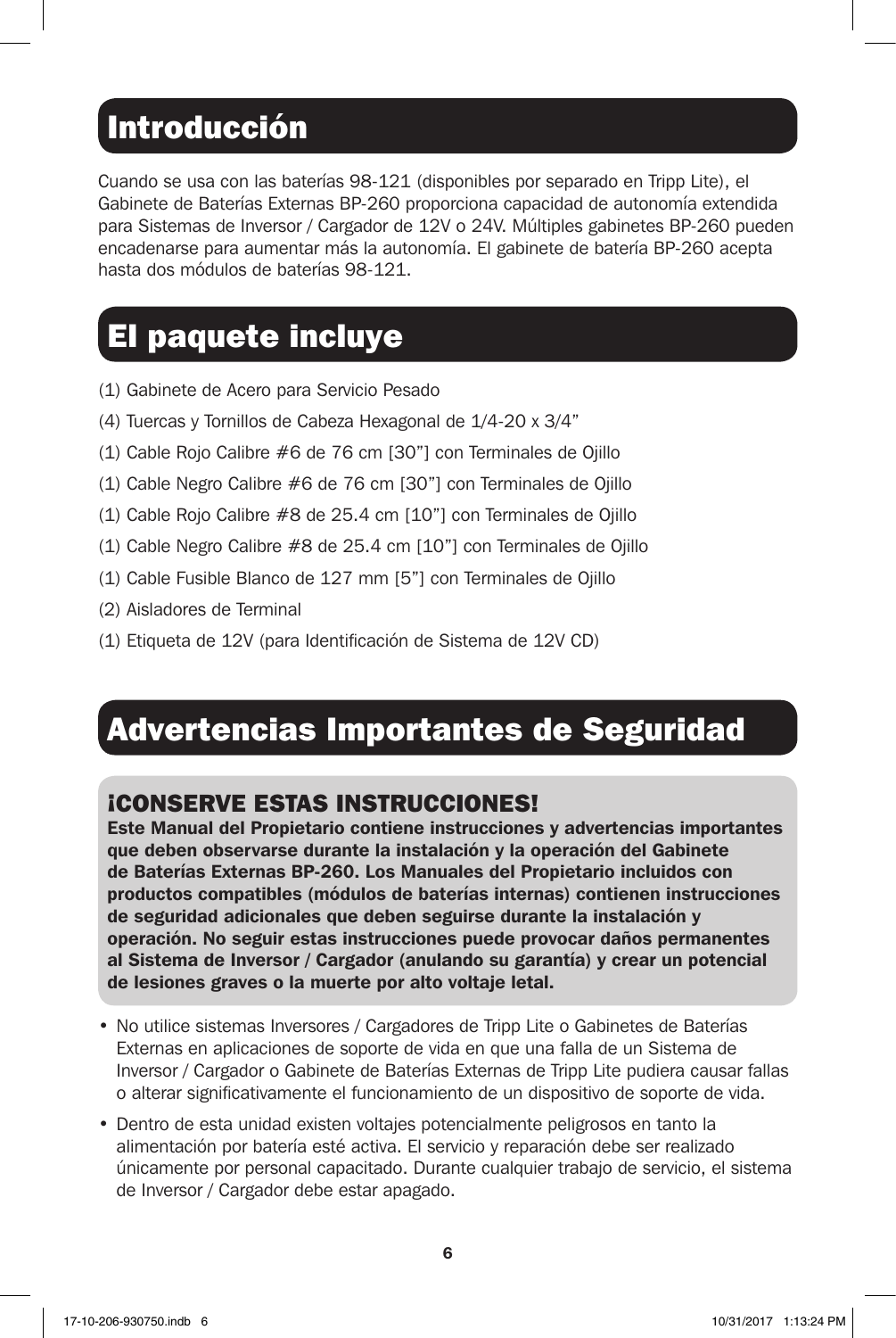## Advertencias Importantes de Seguridad

- No conecte ni desconecte los gabinetes de baterías externas mientras el sistema Inversor / Cargador esté funcionando con suministro de la batería o cuando la unidad no se encuentre en modo apagado.
- El gabinete de baterías externas con módulos de baterías internas es pesado. Ocupe los ayudantes que necesite.

## Instalación

- 1 Asegúrese de que el sistema de Inversor / Cargador está en modo apagado. Consulte el Manual del Propietario del sistema Inversor / Cargador para obtener instrucciones.
- 2 Coloque el gabinete de la batería junto al sistema Inversor / Cargador (o encima de otro gabinete de baterías BP-260 en una conexión en cadena).
- 3 Retire los tornillos del panel de acceso superior y levante el panel de acceso del gabinete.
- 4 Retire los insertos de protección del cable del gabinete y pase los cables positivo y negativo a través del gabinete. Asegúrese de que los cables puedan alcanzar la configuración de batería interna necesaria para su sistema Inversor / Cargador de 12V o 24V (vea la sección de **Diagramas de Cableado** para configuraciones de sistema de 12V o 24V CD). Coloque los insertos en cada cable e insertelos a presión en los orificios de acceso.
- 5 Agregue una o dos baterías internas 98-121 de Tripp Lite (vendidas por separado) o agrupe 24 baterías de ciclo profundo para el sistema de Inversor / Cargador de 12V o 24V CD. Asegurarse de que las terminales de la batería estén cubiertas antes de proceder a realizar las conexiones.
- 6 Retire las cubiertas del cualquier terminal y cablee el sistema de batería de modo que soporte el voltaje de CD de su sistema de Inversor / Cargador. Una vez bien cableado, coloque los insertos protectores positivos (+) rojos sobre las conexiones positivas de la batería (consulte la sección de Diagramas de Cableado para las configuraciones del sistema de 12V o 24V CD). Verifique con un voltímetro que esté presente el voltaje de CD correcto del sistema.
- 7 Coloque nuevamente el panel de acceso superior y asegúrelo con los tornillos retirados en el paso 3.
- 8 Empalme el cable positivo de CD y el fusible de CD requerido (proporcionado por el usuario) para su inversor. Asegúrese que el fusible CD esté ubicado entre el cable CD positivo del gabinete de las baterías y el cable positivo que se conectará al sistema de Inversor / Cargador.

*Nota: En este momento, coloque la etiqueta de 12V sobre la etiqueta de 24V en la etiqueta del gabinete de baterías para indicar que es un sistema de 12V CD (si está configurado así).*



9 Conecte los cables positivo y negativo de CD a conexiones de entrada de CD de su Inversor / Cargador, basado en las instrucciones del Manual del Propietario del sistema Inversor / Cargador.

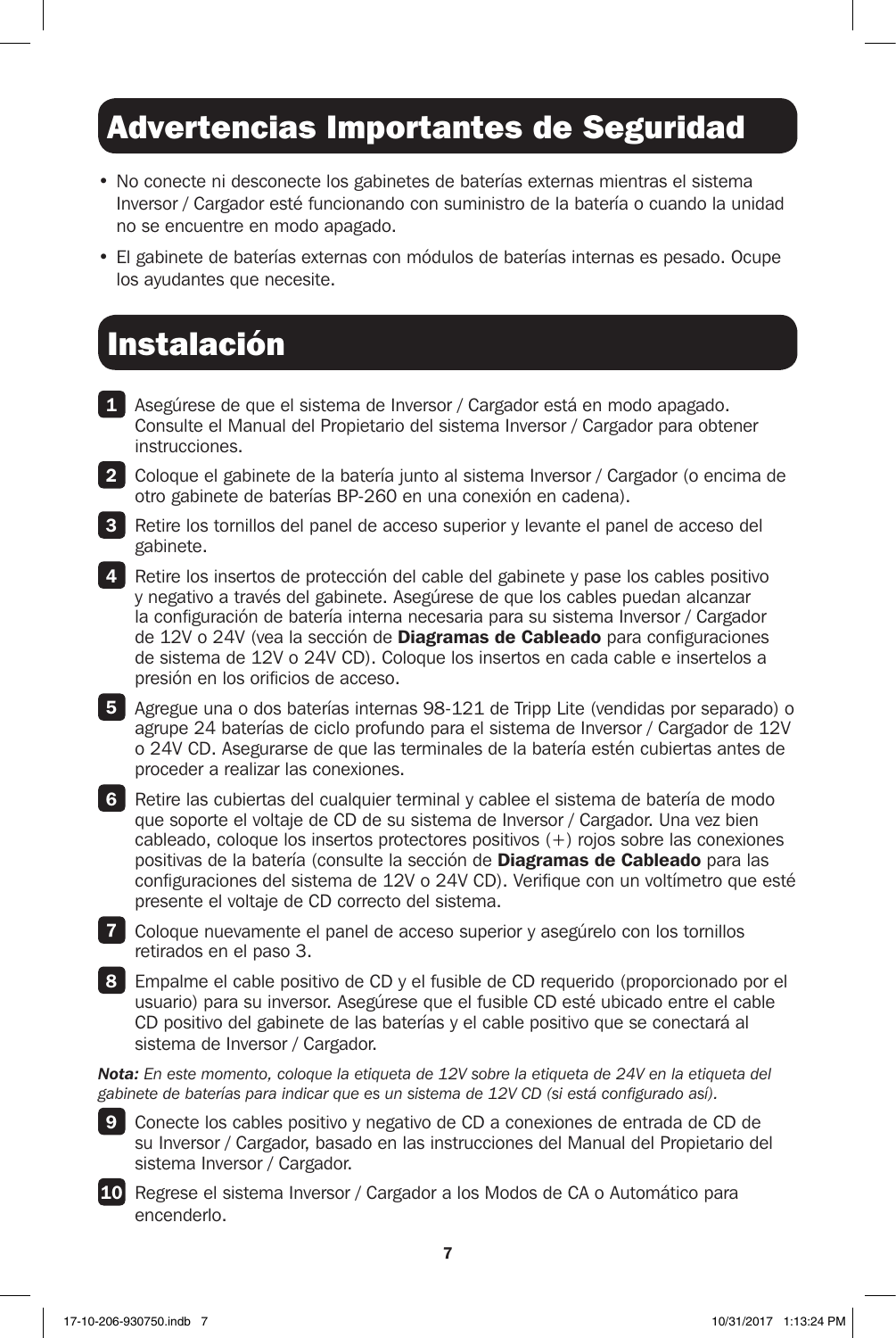## Diagramas de Cableado

#### Cableado de Sistema de 12V CD



#### Cableado de Sistema de 24V CD (Usando Dos Baterías de 12V CD Cableadas en Serie)



# Garantía

#### GARANTÍA LIMITADA

El vendedor garantiza este producto, si se usa de acuerdo con todas las instrucciones aplicables, de que está libre de defectos en material y mano de obra por un período de 2 años (excepto México, Puerto Rico y Aplicaciones Internacionales: 1 año) da partir de la fecha de compra inicial. Si el producto resulta defectuoso en material o mano de obra dentro de ese período, el vendedor reparará o reemplazará el producto a su entera discreción. El servicio cubierto por esta garantía incluye partes y mano de obra en un centro de servicio de Tripp Lite. En Tripp Lite están disponibles planes de servicio en sitio a través de socios de servicio autorizados (en la mayoría de las áreas). Para obtener detalles, póngase en contacto con Servicio al Cliente de Tripp Lite al 773.869.1234. Los clientes internacionales deben ponerse en contacto con el soporte de Tripp Lite en intlservice@tripplite.com

ESTA GARANTÍA NO SE APLICA AL DESGASTE NORMAL O A LOS DAÑOS QUE RESULTEN DE ACCIDENTES, MAL USO, USO INDEBIDO O NEGLIGENCIA. EL VENDEDOR NO OTORGA GARANTÍAS EXPRESAS DISTINTAS DE LA ESTIPULADA EN EL PRESENTE. SALVO EN LA MEDIDA EN QUE LO PROHÍBAN LAS LEYES APLICABLES, TODAS LAS GARANTÍAS IMPLÍCITAS, INCLUYENDO TODAS LAS GARANTÍAS DE COMERCIALIZACIÓN O IDONEIDAD, ESTÁN LIMITADAS EN DURACIÓN AL PERÍODO DE GARANTÍA ESTABLECIDO; ASIMISMO, ESTA GARANTÍA EXCLUYE EXPRESAMENTE TODOS LOS DAÑOS INCIDENTALES E INDIRECTOS.

(Algunos estados no permiten limitaciones en cuanto dura una garantía y algunos estados no permiten la exclusión de limitación de daños incidentales o indirectos, de modo que las limitaciones anteriores pueden no aplicar para usted. Esta garantía le otorga derechos legales específicos y usted puede tener otros derechos que pueden variar de una jurisdicción a otra).

Tripp Lite; 1111 W. 35th Street; Chicago IL 60609; EE. UU.

ADVERTENCIA: antes de usar este dispositivo, cada usuario debe tener cuidado para determinar si es adecuado o seguro para el uso previsto. Ya que las aplicaciones individuales están sujetas a gran variación, el fabricante no garantiza la adecuación de estos dispositivos para alguna aplicación específica...

Tripp Lite tiene una política de mejora continua. Las especificaciones están sujetas a cambios sin previo aviso.



#### 1111 W. 35th Street, Chicago, IL 60609 EE. UU. • www.tripplite.com/support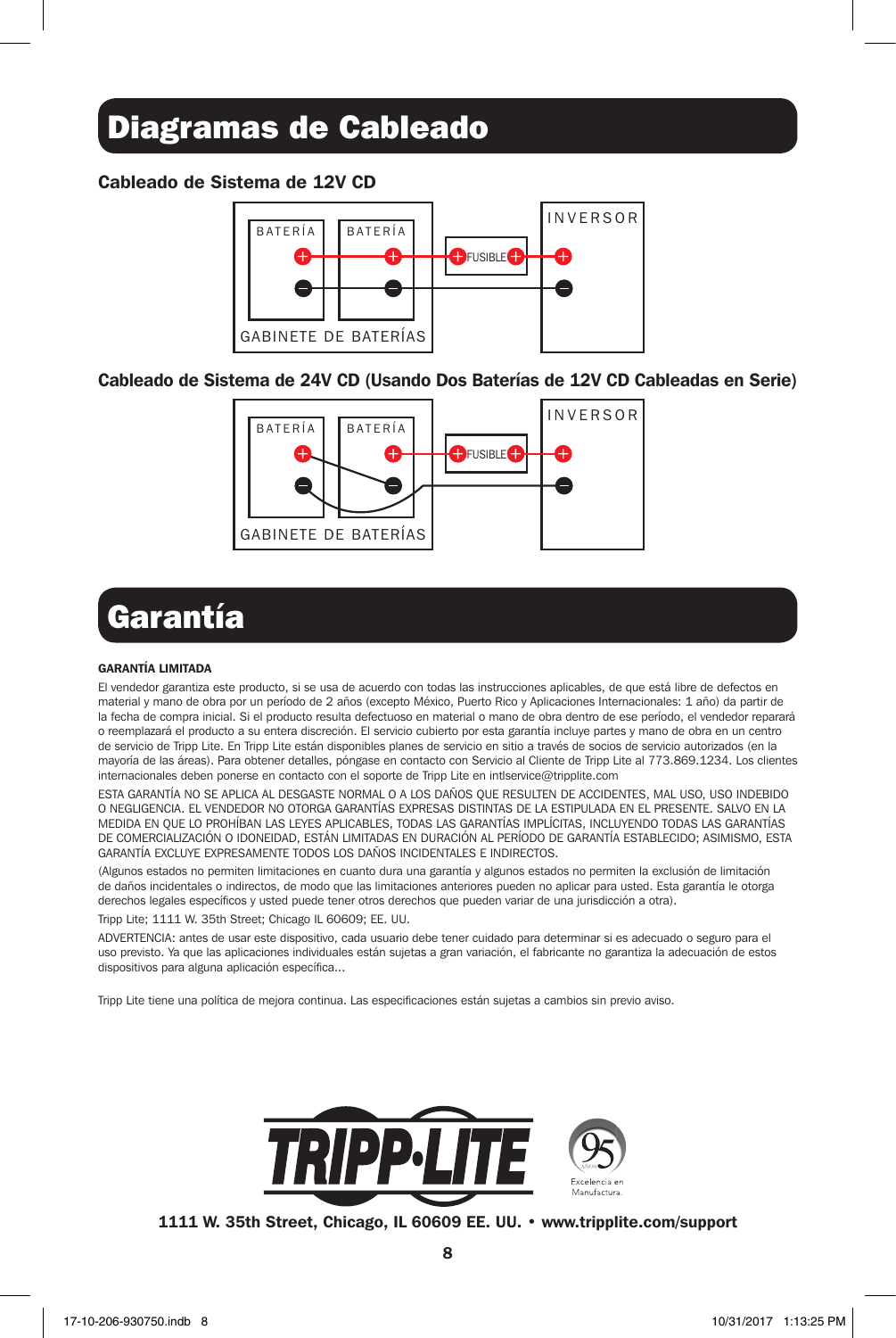# Manuel de l'utilisateur

# Boîtier de batteries externes pour inverseur/systèmes de chargeur de 12 V/24 V

Modèle : BP-260

English 1 • Español 5



1111 W. 35th Street, Chicago, IL 60609 USA • www.tripplite.com/support

Droits d'auteur © 2017 Tripp Lite. Tous droits réservés.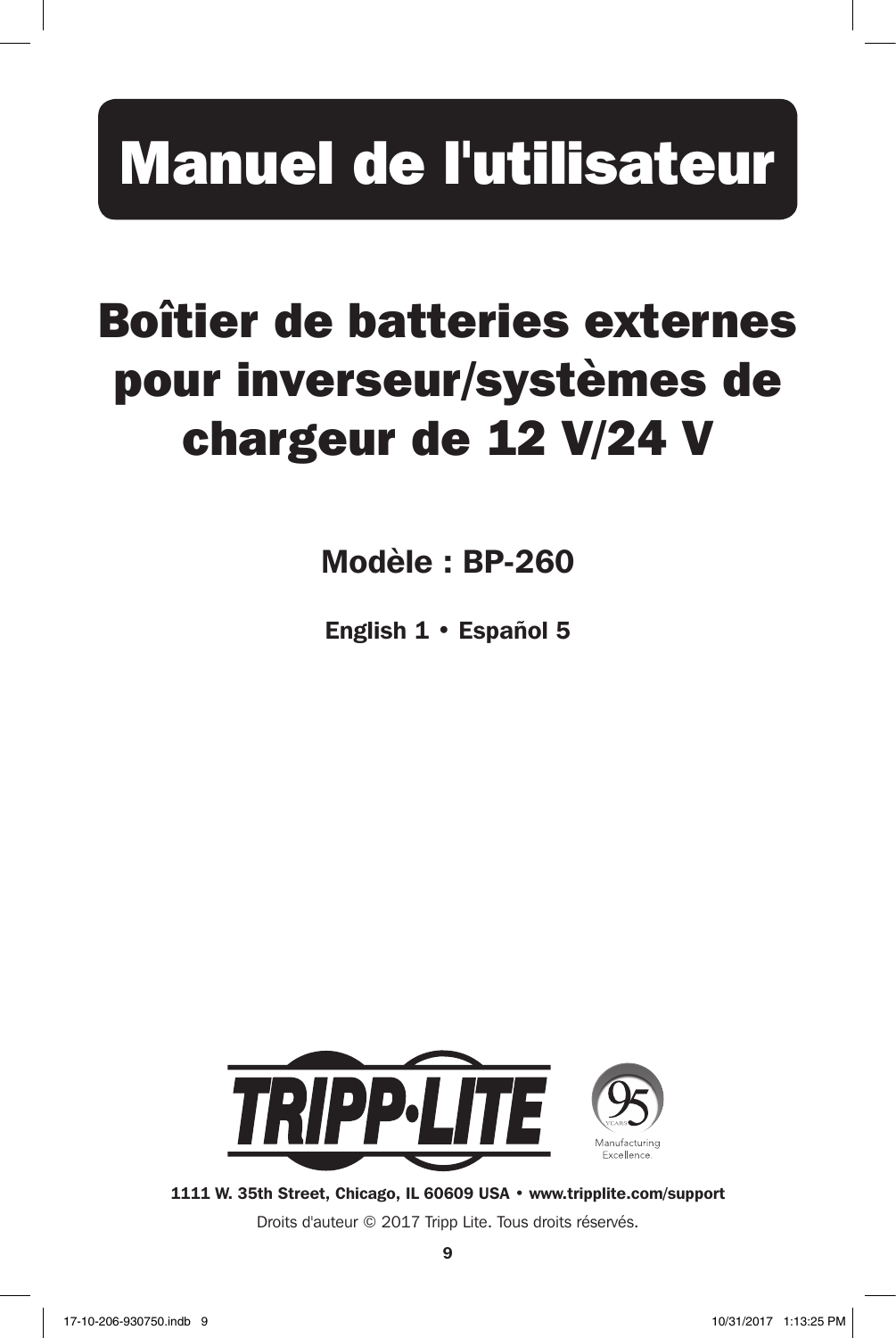## Introduction

Lorsqu'utilisé avec les batteries 98-121 (offertes séparément par Tripp Lite), le boîtier de batteries externes BP-260 fournit une capacité de fonctionnement prolongée pour les inverseurs/systèmes de chargeur de 12 V ou 24 V. Plusieurs boîtiers BP-260 peuvent être connectés ensemble en guirlande pour augmenter davantage le temps de fonctionnement. Le boîtier BP-260 accepte jusqu'à deux modules de batteries 98-121.

# L'emballage inclut

- (1) Boîtier en acier robuste
- (4) Écrous et boulons à tête hexagonale 1/4-20 x 3/4 po
- (1) Câble rouge de 76,2 cm (30 po) de calibre 6 avec des bornes à languette en anneau
- (1) Câble noir de 76,2 cm (30 po) de calibre 6 avec des bornes à languette en anneau
- (1) Câble rouge de 25,4 cm (10 po) de calibre 8 avec des bornes à languette en anneau
- (1) Câble noir de 25,4 cm (10 po) de calibre 8 avec des bornes à languette en anneau
- (1) Câble à fusible blanc de 12,7 cm (5 po) avec bornes à languette en anneau
- (2) Isolateurs de borne
- (1) Étiquette 12 V (pour l'identification de système CC de 12 V)

## Avertissements importants en matière de sécurité

### CONSERVEZ CES INSTRUCTIONS!

Ce manuel de l'utilisateur contient des instructions et des avertissements importants qui doivent être respectés durant l'installation et l'utilisation du boîtier de batteries externes BP-260. Les manuels de l'utilisateur inclus avec des produits compatibles (modules de batteries internes) contiennent des instructions de sécurité supplémentaires qui doivent être respectées durant l'installation et l'utilisation. Le non-respect de ces instructions pourrait causer des dommages permanents à l'inverseur/au système de chargeur (annulant sa garantie) et créer des risques potentiels de lésions corporelles graves ou voire même la mort après une haute tension mortelle.

- Ne pas utiliser les inverseurs/systèmes de chargeur de Tripp Lite ou un boîtier de batteries externes dans des applications de soutien à la vie où un mauvais fonctionnement ou une défaillance de l'inverseur/des systèmes de chargeur ou du boîtier de batteries externes de Tripp Lite serait susceptible d'entraîner la défaillance de l'équipement de maintien des fonctions vitales ou d'affecter de manière importante son efficacité.
- Il existe des tensions potentiellement mortelles à l'intérieur de cet appareil aussi longtemps que l'alimentation par batterie est connectée. Le service et l'entretien doivent être confiés uniquement à du personnel formé. Au moment d'effectuer du travail d'entretien, l'inverseur/le système de chargeur doit être hors tension.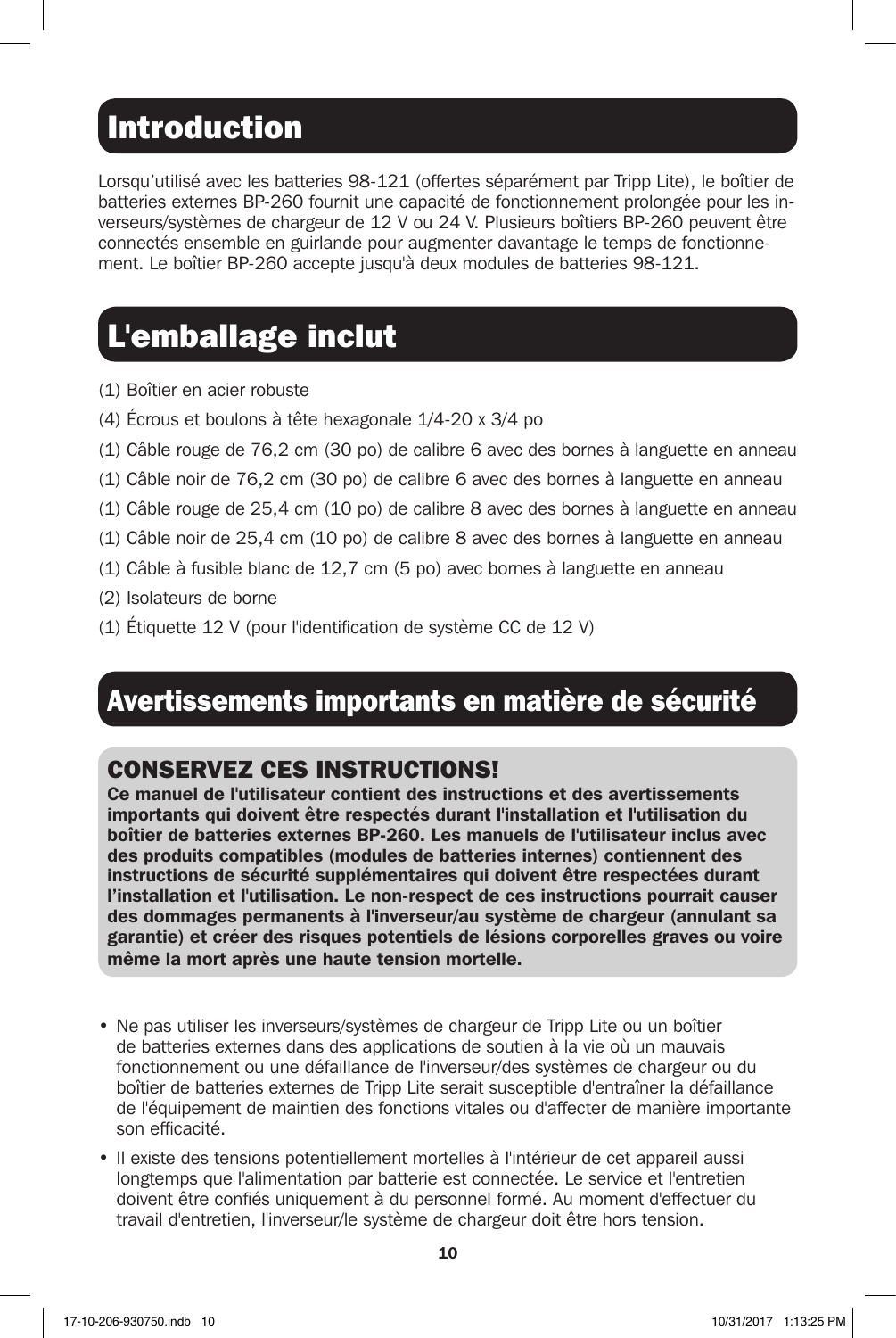### Avertissements importants en matière de sécurité

- Ne pas connecter ou déconnecter le boîtier de batteries externes lorsque l'inverseur/le système de chargeur est alimenté par batteries ou lorsque l'appareil ne se trouve pas en mode hors tension.
- Le boîtier de batteries externes avec les modules de batteries internes sera lourd. Demander de l'aide de plusieurs personnes au besoin.

## Installation

- 1 S'assurer que l'inverseur/le système de chargeur se trouve en mode OFF (hors tension). Consulter le manuel de l'utilisateur pour le système de chargeur pour des instructions.
- 2 Placer le boîtier de batteries à côté de l'inverseur/du système de chargeur (ou pardessus un autre boîtier de batteries BP-260 dans une connexion en guirlande).
- 3 Retirer les vis du panneau d'accès supérieur, puis soulever le panneau d'accès du boîtier.
- 4 Sortir les insertions de protection des câbles du boîtier, puis acheminer les câbles positif et négatif à travers le boîtier. S'assurer que les câbles puissent atteindre la configuration des batteries internes requise pour l'inverseur/le système de chargeur de 12 V ou 24 V (consulter la section **Schémas du câblage** pour les configuration des systèmes CC de 12 V ou de 24 V). Remettre les insertions en place sur chaque câble, puis les enclencher dans les trous d'accès.
- 5 Ajouter une ou deux batteries internes 98-121 de Tripp Lite (vendues séparément) ou grouper 24 batteries à décharge poussée pour un inverseur/système de chargeur CC de 12 V ou 24 V. S'assurer que les bornes des batteries sont couvertes avant de faire les connexions.
- 6 Retirer les couvercles de bornes des batteries et câbler le système de batteries de manière à prendre en charge la tension de l'inverseur/du système de chargeur CC. Une fois correctement câblé, placer le ou les insertions de protection positives (+) rouge/rouges sur les connexions positives de la batterie (consulter la section Schémas de câblage pour la configuration des systèmes CC de 12 V ou de 24 V). Vérifier à l'aide d'un voltmètre la présence d'une bonne tension CC du système.

7 Rattacher le panneau d'accès supérieur et le retenir en place en utilisant les vis retirées à l'étape 3.

8 Épisser le câblage positif CC et ajouter l'accessoire de fusion CC requis (fourni par l'utilisateur) pour l'inverseur. S'assurer que l'accessoire de fusion CC se trouve entre le câble positif CC du boîtier de batteries et le câble positif qui sera raccordé à l'inverseur/au système de chargeur.

*Remarque : Pour le moment, placer l'autocollant 12 V par-dessus les chiffres-références de 24 V sur l'étiquette du boîtier de batteries pour indiquer qu'il s'agit d'un système CC de 12 V (si configuré comme tel).*



9 Raccorder les câbles CC positif et négatif aux connexions d'entrée CC de l'inverseur/ du chargeur selon les instructions dans le manuel de l'utilisateur de l'inverseur/du système de chargeur.



10 Remettre l'inverseur/le système de chargeur à CA ou en modes automatiques pour le mettre sous tension.